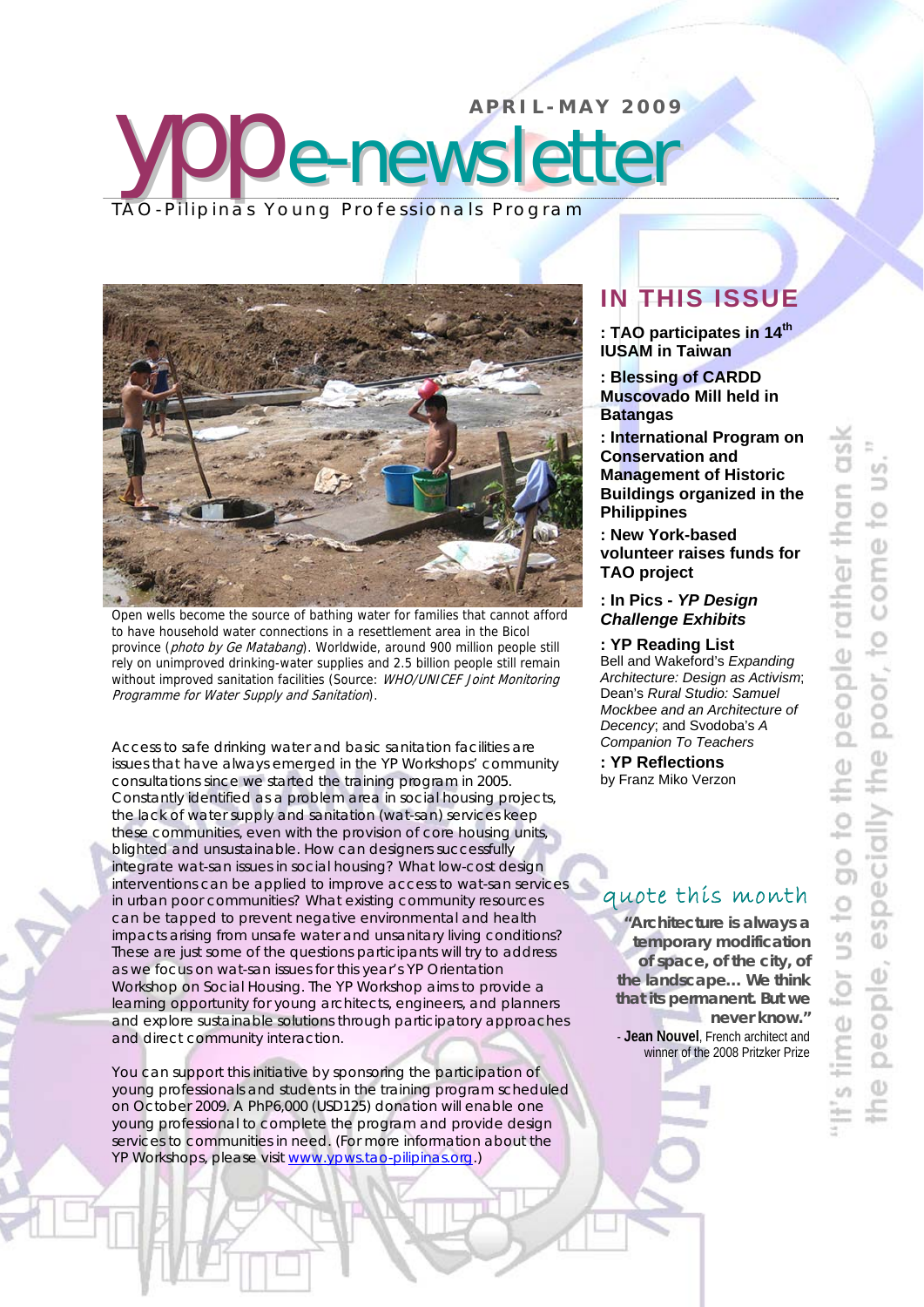#### **04-05.2009 News Features**

## **TAO participates in 14th IUSAM in Taiwan**

The 14th Inter-University Seminar on Asian Megacities (IUSAM), with the theme *"Asian Megacities in the 21st Century, Environmental Challenges to Architecture, Urban Planning and Governance",* was held at the GIS Convention Center, National Taiwan University (NTU), Taipei City, Taiwan. The NTU Graduate Institute of Building and Planning hosted this conference last March 12-14, 2009, and was attended by eighty-five (85) delegates from participating universities in different megacities of Asia.

Around forty-four (44) research papers relevant to the theme were presented by students and faculty members from the following universities: Chinese University of Hongkong, Hanyang University, Keio University, National Taiwan University, Pacific National University of Khabarovsk, Seoul National University, Tsinghua University, University of the Philippines and University of Tokyo. TAO-Pilipinas, having previous undertakings with NTU and UP College of Architecture (UPCA), was also invited to present research projects carried out by some of its staff members. Faith Varona, Research and Publications Program Coordinator,



presented the documentation of TAO-Pilipinas' experience in facilitating the access of poor communities to decent housing and security of tenure through participatory community-based processes. Rosalyn Marcelo, Young Professionals Program Staff, shared the results of her master's thesis, which aims to improve the integration of resettler families and host communities through service infrastructure sharing. Students from the NTU Graduate Institute of Building and Planning also presented the results of their fieldwork study conducted in the Philippines, which focused on the collaborative and participatory planning processes of poor communities located in Pasay City. *(Related article can be viewed from YP E-newsletter Aug2008 issue)* 

The research presentations were categorized into the following sessions: Sustainable Community and Energy Conservation; Urban Development, Expansion and Renewal; Resettlement and Affordable Housing; Participatory Planning and Place Identity; Historical Architecture; Spatial Pattern and Design; City Image and Place Identity; Landscape and Open Space; Landscape and Public Space; and Disaster Management, Modeling and Education. Delegates were also able to visit the Xinyi Planning Districts where Taipei 101, the world's tallest building today, is located and to the historical sites of Fort San Domingo and Danshui Old Street and Waterfront.

The next IUSAM will tentatively focus on waterfront development and is scheduled to take place in Tokyo, Japan around March 2010.

 $~\sim_0\sim_0\sim_0\sim$ 



*Top: The processing area showing steam fuelled boiling tanks and cooling tables; Bottom: TAO rep Guinivere Lucero receives the plaque of appreciation.* 

# **Blessing of CARDD Muscovado Mill held in Batangas**

The Center for Agrarian Reform and Rural Development (CARRD) held the blessing of its Muscovado Sugar Processing Plant back-to-back with the Muscovado Stakeholders Forum in Barangay Caybunga, Balayan, Batangas last March 13, 2009.

Considered as the first small-scale muscovado sugar processing plant in the country, the CARRD Muscovado Mill aims to support the production of organic muscovado sugar for NAGKASAMA (Nagkakaisang Mamamayan sa Kanlurang Batangas), a cooperative of sugarcane farmers' federation from the municipalities of Balayan and Tuy in Batangas. NAGKASAMA, with support from CARRD, aims to engage in organic sugarcane farming.

**Turn to page 3.**

TAO-YPP E-newsletter April-May 2009 / **2**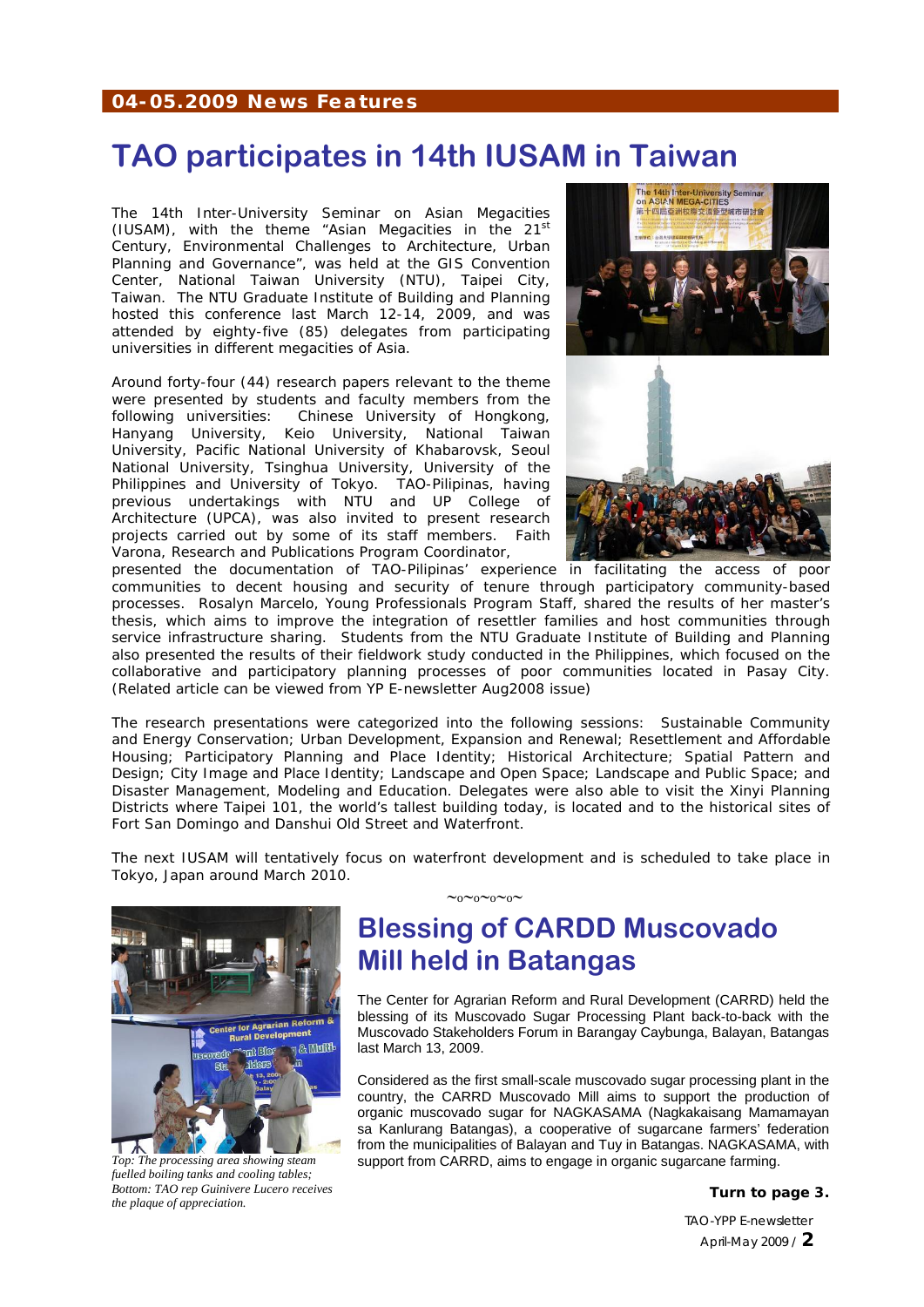#### **Blessing of CARRD… (from page 2)**

The plant process flow was designed with support from the Department of Science and Technology - Industrial Technology Development Institute (DOST-ITDI). TAO-Pilipinas designed the plant building following the Criteria for Good Manufacturing Practices (GMP).

The Muscovado Stakeholders Forum was a presentation of the upgraded design technology and organic muscovado sugar production process and market potentials. Also presented were the remaining phases of the project, in its application for GMP compliance and Hazard and Critical Control Points (HACCP) certification.

The celebration ended with the presentation of plaques of appreciation to CARRD partner organizations.

 $~\sim_0\sim_0\sim_0\sim$ 

### **Swedish International Program on Conservation and Management of Historic Buildings organized in the Philippines**

International participants of an advanced training program in Lund, Sweden continued the fourth (4th) phase of their Conservation and Management of Historic Buildings (CMHB) course in Metro Manila. This two-part global program of Lund University's Housing and



Development Management (HDM) Department was carried out in collaboration with their Department of Architectural Conservation and Restoration, and locally coordinated by TAO-Pilipinas. The event ran from March 9-20, 2009, mainly at the Imperial Palace Suites in Tomas Morato, Quezon City and with study visits in the historic town of Taal, Batangas and the UNESCO World Heritage Site of Vigan City, Ilocos Sur.

This was the third batch of international delegates this year where Lund University worked in partnership with TAO-Pilipinas, to coordinate the local activities of the participants *(see related article in YP E-newsletter Mar2009 issue).* This regional continuation of the course in the Philippines was handled by Maria Isabel Rasmussen from Lund-HDM Department, and facilitated locally by TAO program coordinators Faith Varona and Beryl Baybay. There were 25 participants, mostly from Latin America, Asia, Africa, Middle East, and the Balkans.

Local experts on historic conservation and management were invited to put the CMHB course into proper context, including lectures on Filipino architecture, urban development and planning and presentations of local conservation and management initiatives of various institutions and groups in the country. For the study visits, the participants explored the town of Taal in Batangas City and the Unesco World Heritage sites of Vigan City in Laoag, Ilocos Sur and Paoay Church in Ilocos Norte. In Metro Manila, they went to the walled city of Intramuros in Manila, the University of Sto. Tomas Campus, National Museum and the National Historical Institute.

It was also during this CMHB phase in Manila where the participants presented and finalized their papers or proposals for change that they plan to undertake in their home countries, either individually or through their respective organizations or institutions.

For more information about the course, you may visit http://www.hdm.lth.se/education/ international\_training\_programmes/conservation\_and\_management\_of\_historic\_buildings/

∼o∼o∼o∼o∼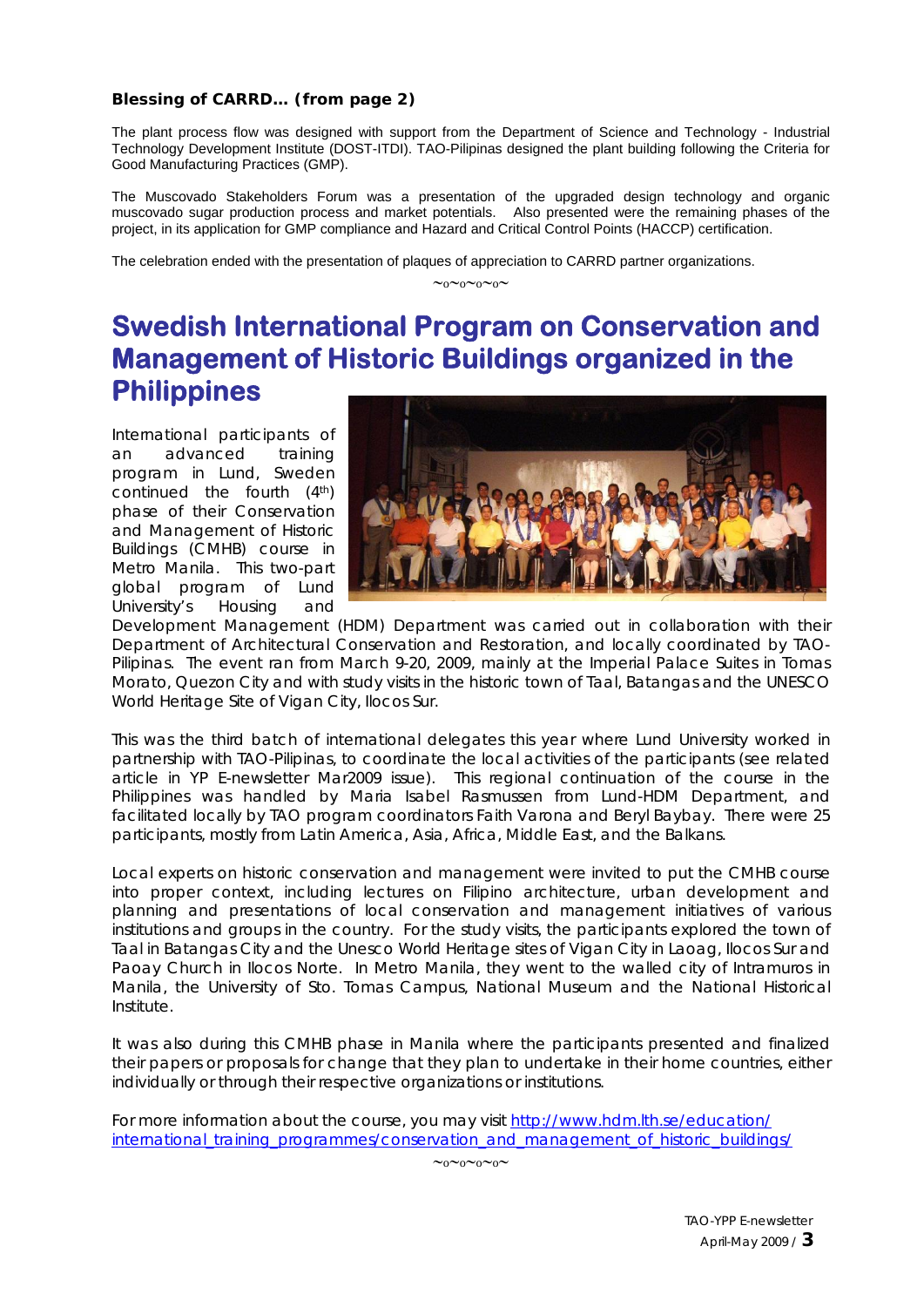## **New York-based volunteer raises funds for TAO project**

Neil Medel, a Filipino based in New York, turned-over a total of USD 2,000 as donation to TAO-Pilipinas in support of Potty Project, an initiative which seeks to improve access to sanitation in urban poor communities in Metro Manila. The donation is part of the funds collected by Neil from organizing a fundraising party in New York in August 2008 and selling t-shirts. He organised the events with the help of his friends and his "Couchsurfers" group who are members of the couchsurfing.com community.



*From left: Angel Sales, Rosalyn Marcelo, Marfee Dizon, Neil Medel, and Ge Matabang* 

Neil has been doing volunteer work for other non-profit groups like HOPE Worldwide and New York Cares and sees raising funds to support socially-oriented projects as a way "to inspire others and to have as many people as possible get involved and to create awareness (of what's happening back home)."

Neil recently visited Manila and TAO staff members were finally able to meet its online-volunteer last April at the YP Design Challenge Exhibit in Crowne Plaza. The funds raised by Neil and his friends will be used by TAO-Pilipinas in a project that will help build public toilets for selected urban poor communities.

∼o∼o∼o∼o∼



April 22, 2009: PHILSSA Anniversary, ISO-Ateneo Campus, Quezon City

 $~\sim$ o $\sim$ o $\sim$ o $\sim$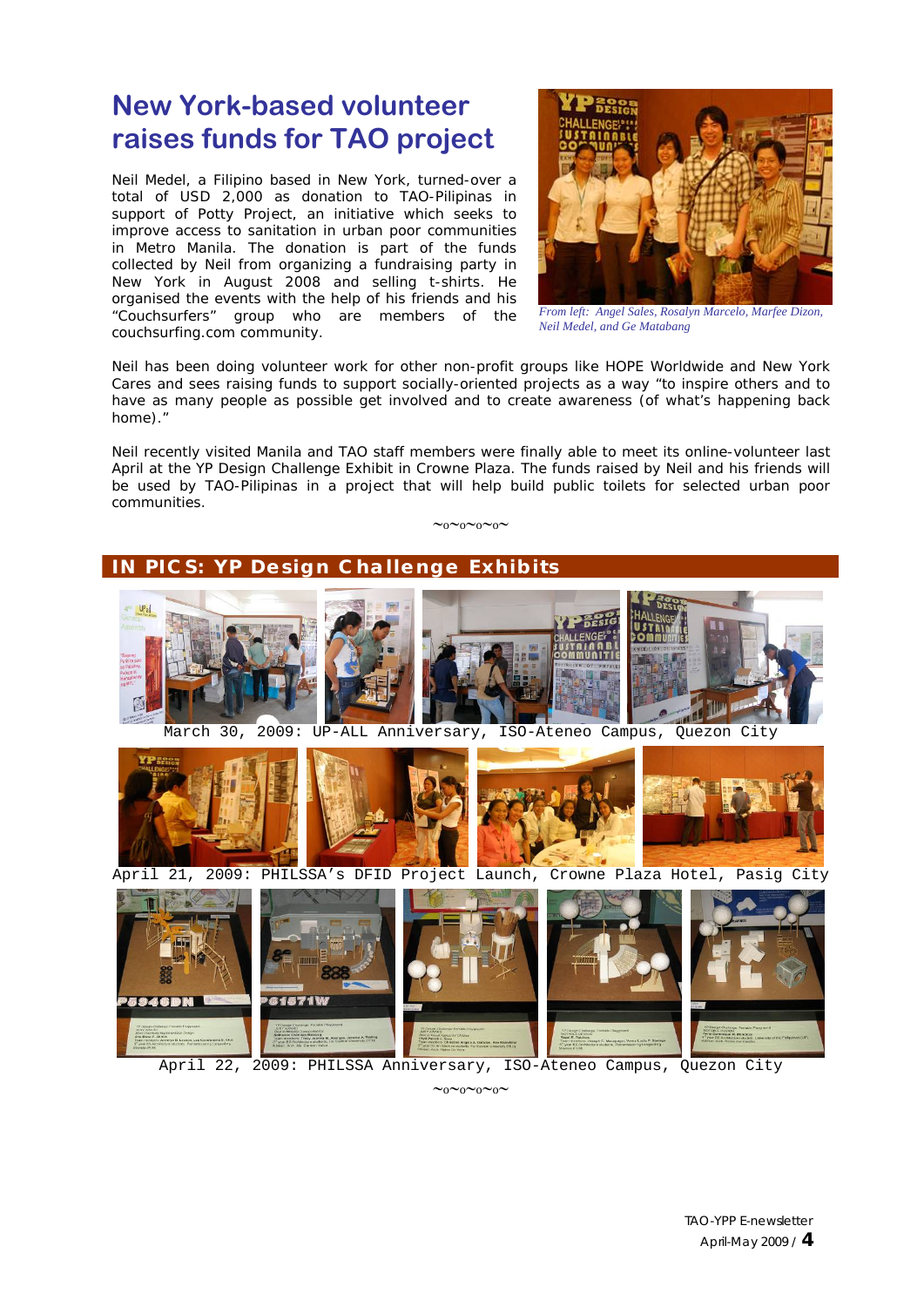### **YP Reading List**

Every month, the YP e-newsletter features a selection of TAO Resource Center & Library materials as reviewed by TAO staff and volunteers. The TAO Resource Center & Library is now open for students and researchers' use. Library use is by appointment and guidelines may be viewed at **http://www.taopilipinas.org/resources/library**. You may call Angel Sales at 441-0998/436-7301 or email **lib@tao-pilipinas.org** to schedule your visit.



#### Title: **Rural Studio: Samuel Mockbee and An Architecture of Decency** Author/s: **Andrea Oppenheimer Dean** and **Timothy Hursley** Publisher: **Princeton Architectural Press (2002)**

Samuel Mockbee (1944-2002) is one of the pioneers of socially responsible architecture and founder of Rural Studio, an architectural studio program run by Auburn University School of Architecture. In this book, the author Andrea Dean chronicles the work of Rural Studio wherein students design-build homes and community facilities for some of the poorest people in Hale Country, Alabama, one of the most impoverished counties in the US. Photographs by Tim Hursley document the different projects undertaken by the program from 1994 to 2001, including houses, chapels, pavilions, sheds, a playground and baseball field, and community centers.

The book showcases the body of work of Rural Studio guided by Mockbee's philosophy of architecture as a merger of esthetics and ethics. The projects featured in the book, made more meaningful and moving with accounts of the student-volunteers and clients working on the projects, reflect Mockbee's conviction that an architect should have a 'moral sense' of service to a community. The building designs are striking and show sustainable design through the ingenious use of recycled materials such as salvaged lumber and bricks, discarded tires, old license plates, colored bottles, and waste cardboard bales. It is also interesting to note that most of Hurley's photographs show the houses as they have been lived in, including belongings and other additions made by the residents.

Students and practitioners who see architecture both as a fine art and a social service will find inspiration in this book. Design educators can also learn from the experience of Rural Studio in giving students not only hands-on learning (second year students typically move to Hale County for one semester and help build a charity home while thesis students stay for an entire year to design and complete a community project) but more importantly, in instilling social responsibility and compassion towards the poor. *(Geraldine Matabang)*



#### Title: **Expanding Architecture: Design As Activism**  Editors: **Bryan Bell** and **Katie Wakeford**  Publisher: **Metropolis Books (2008)**

*Expanding Architecture* is a compilation of 33 essays on *architectural activism* or how creative design can serve as catalyst to address social issues and effect change. The book is edited by Bell and Wakefield, both of Design Corps, a US-based non-profit organization that provides community service through architecture. It is organized into eight chapters that highlight the experiences of various groups working towards a more socially-responsive design practice. Much of the contributing authors' works are representative of experiences in the United States but there are also featured projects from Mexico, Taiwan, and Spain.

The collection clearly establishes the links between social justice and sustainable design and provides a multitude of ideas on participatory design and community-based collaboration, new innovations in prefabricated housing, different approaches to low-income housing and community

development projects, and housing prototypes derived from design competitions. There are also many articles about university-run design-build studio programs that emphasize community service, interdisciplinary design and experiential learning for students.

The book presents a growing movement within the professional design community and emerging models for design practice. It challenges design professionals to take a more proactive role in society, see social, economic and environmental issues as relevant "design issues", and direct their focus on meeting the needs of underserved populations. Many of the issues included in the book however, focus on the situation of relative poverty in the United States and lacks representative projects from third-world Asian and African countries. (Perhaps architects from this part of the world should publish a similar compilation of good practices in servicefocused design.) Nevertheless, the varied efforts in making design serve the greater public, as documented in this book, act as eyeopeners and as a motivational push for designers who would want to establish an alternative career path. A chapter on the "transformative power of architectural education" show how some architecture schools have developed progressive curriculum with programs integrating university-community partnerships and exposing students to become citizen-architects. Lessons from the field and discussions on the design processes undertaken by the contributing authors are presented with beautiful photographs and illustrations. With exemplary works that inspire and are potentially replicable, this book should be required reading for design educators and students alike and for those looking for meaning in their design practice. *(Geraldine Matabang)*